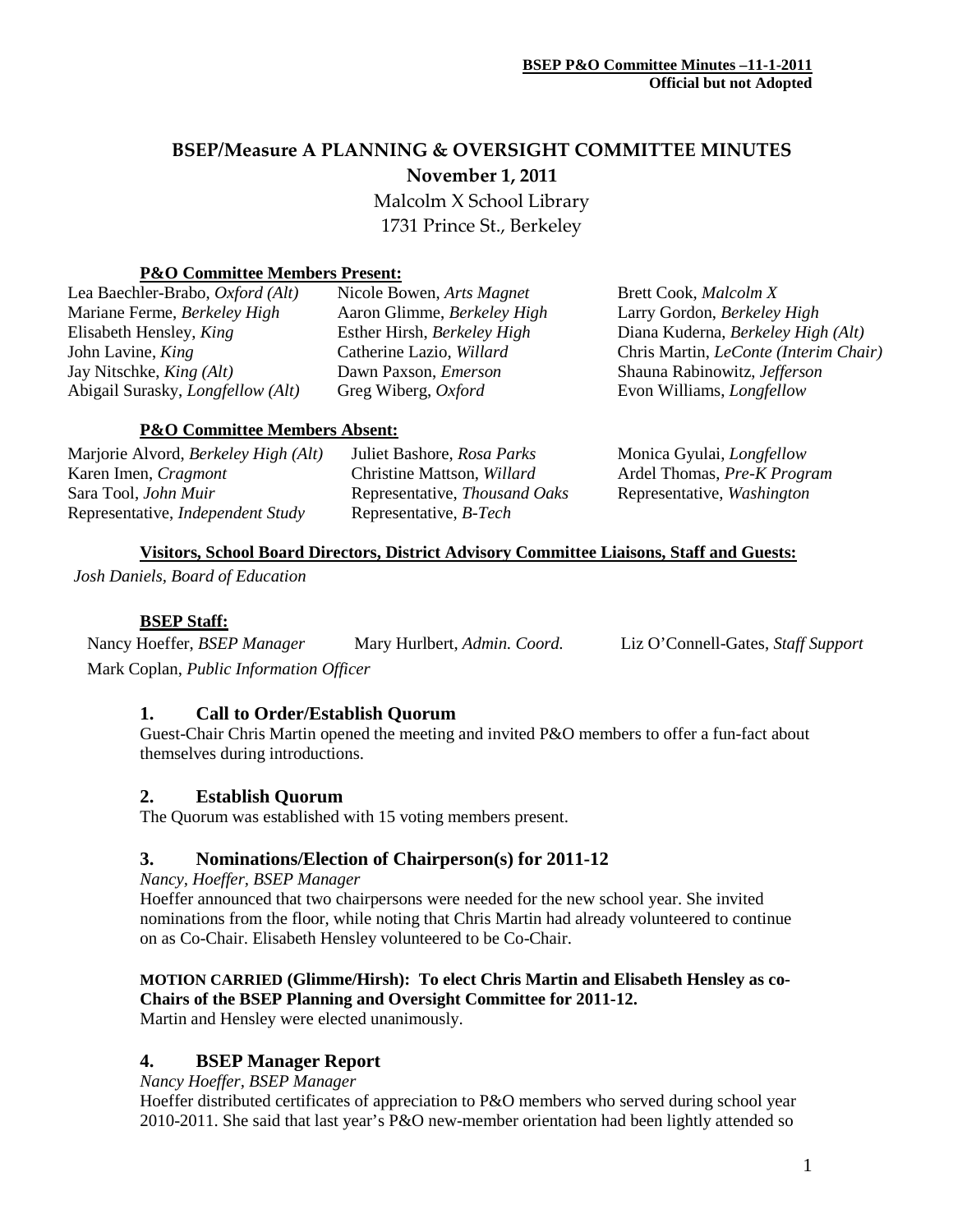instead of repeating that type of orientation she intended to bring newcomers up to speed by having 'richer' meetings with presentations by key District personnel. She encouraged P&O members to read the meeting agenda ahead of time so they could better participate in discussions.

Next Hoeffer presented the proposed 2011-12 P&O Committee meeting calendar for adoption. She said that although the calendar was flexible in terms of topics and speakers, her goal was to have P&O meetings take place on the  $1<sup>st</sup>$  and  $3<sup>rd</sup>$  Tuesdays of the month.

## **MOTION CARRIED (Paxson/Cook): To approve the 2011-2012 Planning and Oversight Committee calendar, as presented.**

The Calendar was unanimously approved.

Hoeffer said that the annual Class Size Report was generally presented to the P&O in the  $1<sup>st</sup>$  week of November, but it would be delayed this year due to a change of personnel in the attendance office. She said that the Board would receive the Report on November  $9<sup>th</sup>$ , and that it would be emailed to P&O members when it was available. The BSEP manager noted that Class Size Report would be on the P&O agenda on November 15, 2011.

Hoeffer stated that over the summer changes had been made to various BSEP budgets that had been voted on and approved by the P&O and the Board. She said that in the interest of moving the process forward and in the absence of major budget implications, she had decided against bringing the amended BSEP plans/budgets back to the P&O for another vote. She invited feedback from the P&O and asked members to help her set a threshold for Annual Plan changes that could be made without having to reconvene P&O members after the Committee had adjourned for the summer. It was agreed that the BSEP Manager and co-Chairs would confer and return with a Threshold Plan at the next meeting. It was recommended that addenda to proposals be added to the BSEP Annual Plan binders.

## **5. Public Comment**

No public comment was made.

## **6. The P&O Committee and the School Board: affecting a powerful presence**

*Josh Daniels, Board Liaison to the P&O Committee, Nancy Hoeffer, BSEP Manager* Daniels said he would address the formal and informal authority of the P&O Committee. He asked members to find text of the BSEP Measure and the P&O Bylaws in their binders. He said the main purpose of the P&O Committee was:

- 1. To make sure BSEP dollars were spent according to the Measure: to ensure that taxpayers were paying for what the District promised they would be paying for.
- 2. To promote Intra-District communication.
- 3. To make recommendations for the annual expenditure of the BSEP dollars (i.e. BSEP Annual Plan).

Daniels said that charges #1  $\&$  #3 gave P $\&$ O members the opportunity to exercise informal authority. He said that since the P&O represented community members, the Board looks to the P&O to ascertain whether the public believed BSEP money was being spent properly.

He said the P&O could have come before the Board more often last year and he encouraged more robust participation during this school year. He underscored the importance of P&O members' asking hard questions, since the District would soon be asking Berkeley taxpayers to re-approve the Measure. Daniels warned that losing BSEP would be catastrophic for BUSD.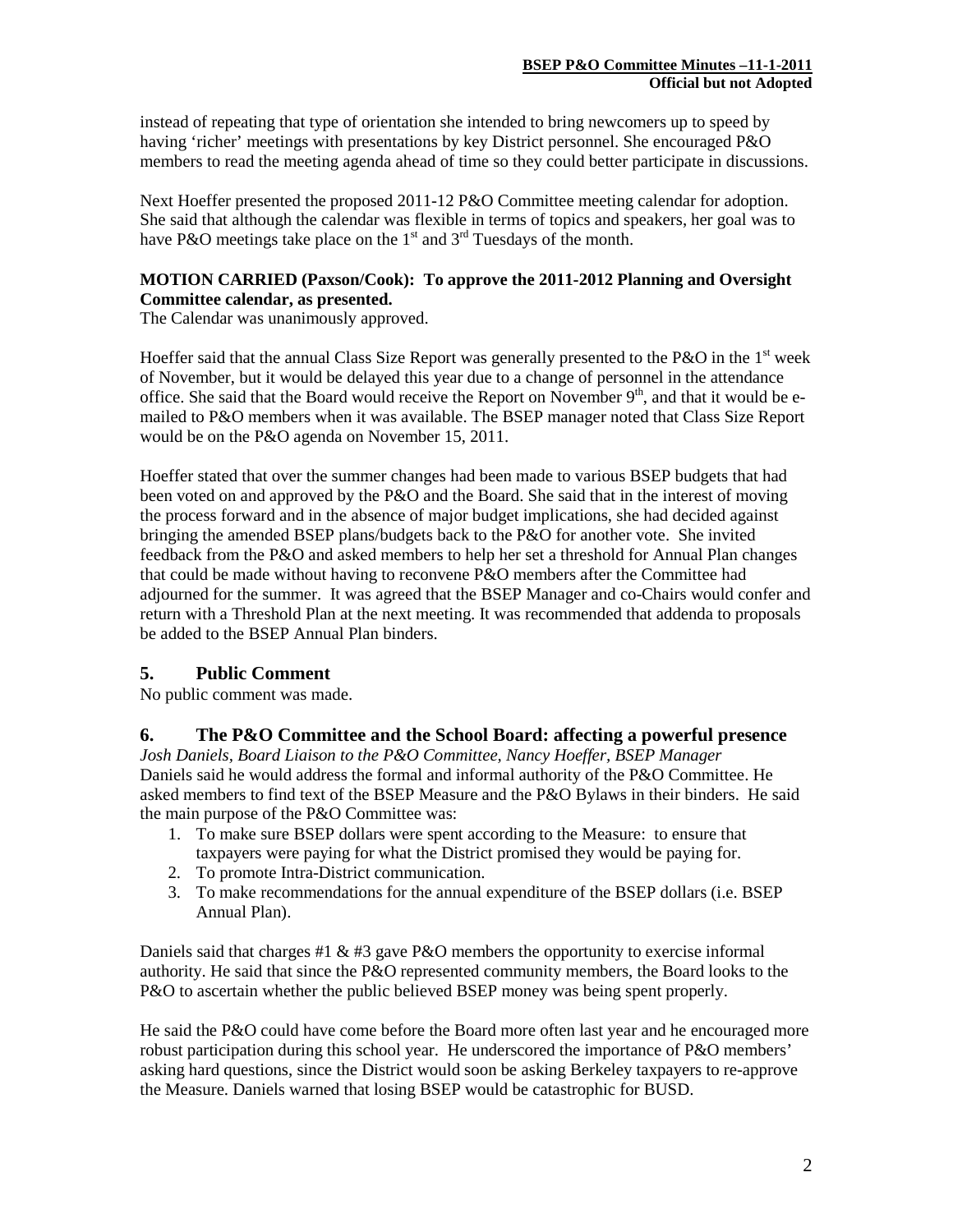One P&O member stressed need for program evaluation data so the P&O could analyze the efficacy of programs, especially ULSS. The point was made that evaluation data from the District was lacking and that it was important for taxpayers to see positive results. Josh Daniels said the Board had received information about the ULSS Program. BSEP Manager Hoeffer said it was the Committee's job was to ensure that BSEP funds are being spent legally and according to the Measure, but it was not the Committee's charge to evaluate the effectiveness of the programs funded. Hoeffer added that she had invited the new Director of Evaluation to come and speak to the Committee about her department's goals.

Josh Daniels said that if, in the future, P&O members felt that the ULSS program, or any other program, no longer fit under the terms of the Measure, that opinion would be seriously considered by the Board. Daniels encouraged the Committee to share their concerns with BSEP staff on an ongoing basis so that the Superintendent knew the Committee's thoughts and concerns regarding proposals going before the Board.

During discussion P&O feedback suggested that receiving handouts prior to the P&O meeting would be very helpful.

Daniels said there were three public comment periods at every Board Meeting. He noted that the P&O could best communicate with Board as follows:

- Come to the 6 p.m. public comment period before the closed session.
- Come to the 7:30 p.m. public comment period.
- Make public comments at the end of the meeting.
- Email the Board [@ BoardofEd@berkeley.net.](mailto:BoardofEd@berkeley.net)
- Email Josh Daniels @ joshdaniels @berkeley.net.

Daniels encouraged the P&O to show up at more Board Meetings this year, to make more statements, and to make their presence felt.

## **7. Overview of the BSEP Annual Plan for 2011-12**

*Nancy Hoeffer, BSEP Manager/Mary Hurlbert, BSEP Administrative Coordinator* Hurlbert urged P&O members to read the 2011-2012 BSEP Annual Plan, and led the P&O members through a readily accessible 'cheat sheet' that gave the details of the Measure in an abbreviated format. Hoeffer pointed out the recommendations that the Committee and the Board approved last year. She urged everyone to read the Class Size Reduction section, the text of the Measure, and the P&O Bylaws. Hoeffer explained that BSEP revenues were estimated a year in advance. She also reviewed the two-page Class Size Teacher Template and said the P&O would see it again and again and would become very familiar with it.

## **8. Revision to Technology Budget for 2011-2012**

#### *Jay Nitschke, Director of Technology*

As an addition to the already approved BSEP Technology plan for FY 12, Nitschke requested that BSEP Technology carryover funds (unspent from 2010-11) totaling \$90,119 be allocated to buy 100 classroom computers. He explained that many of the computers now being used in the District were too old to be effective. It was requested by a P&O member that in future the Committee have more detail of action items in advance.

### **MOTION CARRIED (Glimme/Lazio): To approve the use of \$91,119 in BSEP Technology Carryover funds for technology hardware.**

The motion as approved by a vote of: 14 Yes, 0 No, and 1 Abstention.